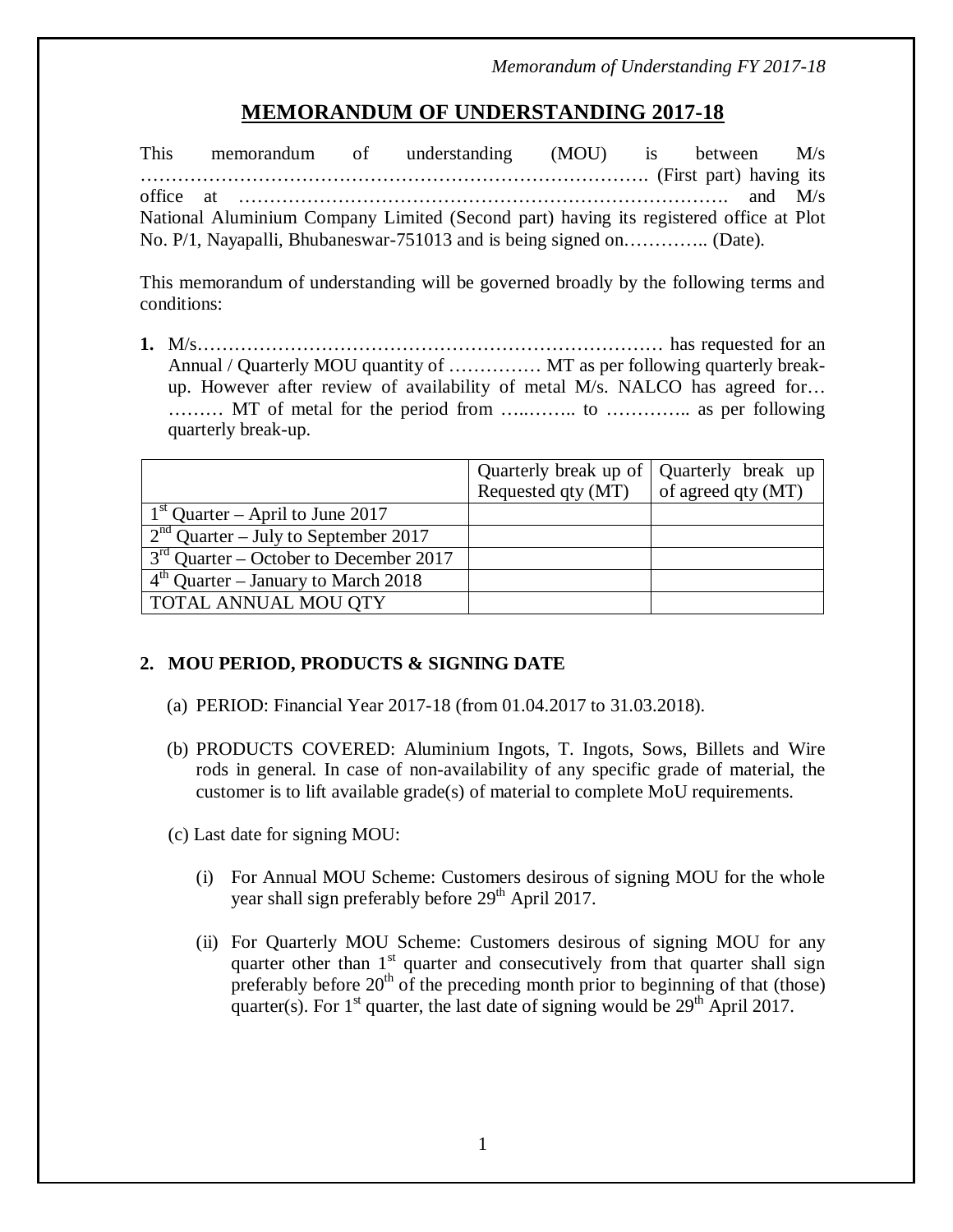### **3. MOU SCHEME**

### **(a) ANNUAL MOU SCHEME**

- (i) Customers desirous of signing MOU for the whole year shall be covered under this scheme. Their signed annual MOU quantity shall be total Annual MOU Quantity agreed by NALCO for FY 2017-18. Minimum Annual MOU quantity shall be 96 MT.
- (ii) Quarterly MOU qty: Normally quarterly MOU Quantity shall be Annual MOU quantity divided by 4 (Four) for the quarters defined under sl. no. 1. However, customers signing MOU for the whole year are also allowed for signing differential quarterly quantities within the range of 20% to 30% of Annual signed quantity and the benefits associated with their quarterly & monthly MOU Quantity will be with reference to the rate applicable to quarterly  $\&$  monthly MOU quantity as per column 6 & 5 respectively of Graded MOU Reward table at sl.no. 4[III] irrespective of the rate applicable to signed Annual MOU quantities.
- (iii) Monthly MOU quantity: Quarterly MOU quantity as mentioned above at sl. no. (ii) divided by 3 (three).
- (iv) Customers who sign Annual MOU quantity for the whole year but do not qualify for annual reward by virtue of not meeting eligibility criteria, as per sl. no. 4[I-A] therein may sign MOU afresh for any quarter and consecutively from that quarter. Request from such customers should reach the respective regional offices by 5th of the month following the quarter when they get disqualified. They will be entitled to respective quarterly/monthly benefit afresh but will not be eligible to get the specific benefits available for Annual MOU such as TATKAL SCHEME, Annual Rewards.
- (v) The supply of MOU quantities signed by the customers shall be subject to metal availability. Those customers interested in signing MOU for the whole year shall be preferred in signing MOU quantities over other MOU customers.

#### **(b) QUARTERLY MOU SCHEME**

- (i) Customers (any new customer or those disqualified from Annual MOU scheme or from any of the Quarterly MOU schemes) desirous of signing Quarterly MOU for any one quarter/any two consecutive quarters/any three consecutive quarters shall be covered under this scheme. Minimum MOU quantity for a quarter shall be 24 MT. Their signed MOU quantity for any one quarter/any two consecutive quarters/any three consecutive quarters shall be total MOU quantity agreed by NALCO considering the metal availability.
- (ii) Quarterly MOU qty: Total signed MOU quantity equally divided into one quarter/ two quarters/ three quarters, as the case may be.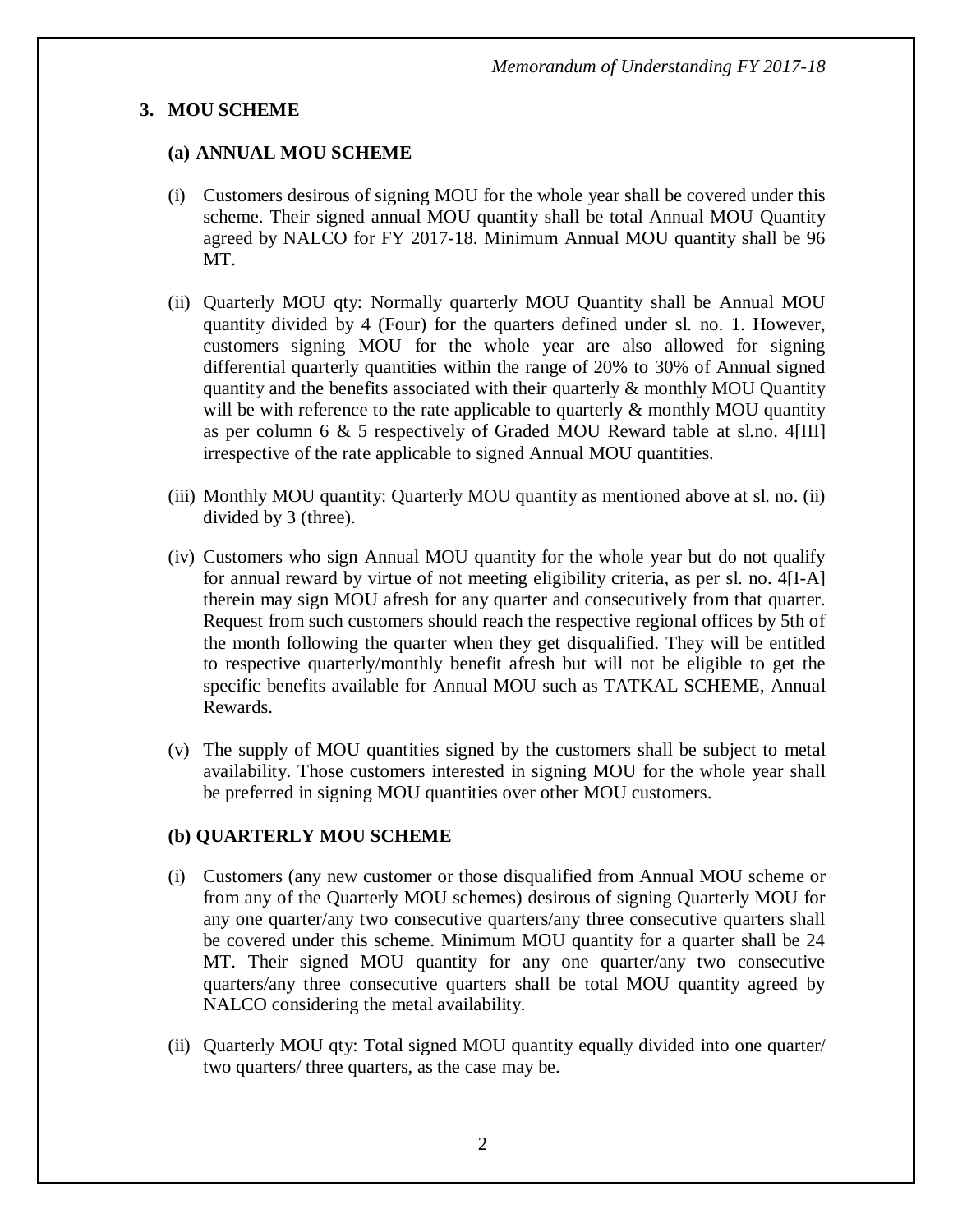(iii) Monthly MOU qty: Quarterly MOU quantity as mentioned above at Sl.No.(ii) above divided by 3 (three) for a particular quarter.

# **4. FACILITIES / BENEFITS FOR MOU CUSTOMERS**

# **I. ELIGIBILITY CRITERIA**

## **A.** To continue to get benefits under the **Annual MOU Scheme:**

| For<br><b>Annual</b>  | <b>MOU</b> | (i) The customer should fulfill the eligibility criteria for monthly MOU   |  |  |
|-----------------------|------------|----------------------------------------------------------------------------|--|--|
| <b>Reward</b>         |            | reward at least 4 times in each half of the financial year and 8 times in  |  |  |
|                       |            | total.                                                                     |  |  |
|                       |            | (ii) The customer should achieve minimum 90% of the signed quarterly       |  |  |
|                       |            | quantity of $1^{st}$ & $2^{nd}$ Quarter put together.                      |  |  |
|                       |            | (iii)The customer should lift the agreed Annual MOU quantity in the        |  |  |
|                       |            | MOU period of 2017-18.                                                     |  |  |
|                       |            | (iv) Once an Annual MOU customer fails to meet the criteria as above,      |  |  |
|                       |            | the customer would automatically cease to be a MOU customer and            |  |  |
|                       |            | would not be entitled for any benefit under the scheme thereafter.         |  |  |
| For<br>Quarterly      | <b>MOU</b> | Eligibility for fulfilling Quarterly MOU quantity for $1st$ Quarter<br>(i) |  |  |
| <b>Reward</b>         |            | $(ApriI - June 2017)$ only: The customers who lift minimum 80% of          |  |  |
|                       |            | signed quarterly MOU quantity shall be eligible for quarterly MOU          |  |  |
|                       |            | reward. Shortfall up to 10 MT in achieving 100% of signed quarterly        |  |  |
|                       |            | MOU quantity shall not be considered as failure.                           |  |  |
|                       |            | (ii) For the balance three quarters of the MOU period, i.e., $2nd$ Quarter |  |  |
|                       |            | (July-September 2017), $3rd$ Quarter (October-December 2017) and           |  |  |
|                       |            | $4th$ Quarter (January-March 2018): The customers who lift minimum         |  |  |
|                       |            | 90% of signed quarterly MOU quantity shall be eligible for quarterly       |  |  |
|                       |            | MOU reward. Shortfall up to 10 MT in achieving 100% of signed              |  |  |
|                       |            | quarterly MOU quantity shall not be considered as failure.                 |  |  |
| <b>Monthly</b><br>For | <b>MOU</b> | (i) Eligibility for fulfilling Monthly MOU quantity for April 2017 only:   |  |  |
| <b>Reward</b>         |            | Inability to lift monthly MoU quantity during April 2017 shall not be      |  |  |
|                       |            | considered as failure. All customers shall be eligible for monthly         |  |  |
|                       |            | MOU reward for actual lifted quantity as per their signed MoU slab.        |  |  |
|                       |            | (ii) For the balance 11 months of the MOU period (i.e. May 2017 to         |  |  |
|                       |            | March 2018): The customers who lift minimum 80% of signed                  |  |  |
|                       |            | monthly MOU quantity shall be eligible for monthly MOU reward.             |  |  |
|                       |            | Shortfall up to 10 MT in achieving 100% of signed monthly MOU              |  |  |
|                       |            | quantity shall not be considered as failure.                               |  |  |
|                       |            | However, for customers who have signed monthly MOU quantity                |  |  |
|                       |            | of $\leq$ 10 MT, only lifting of minimum 80% of monthly MOU quantity       |  |  |
|                       |            | criteria shall be applicable for monthly MOU reward.                       |  |  |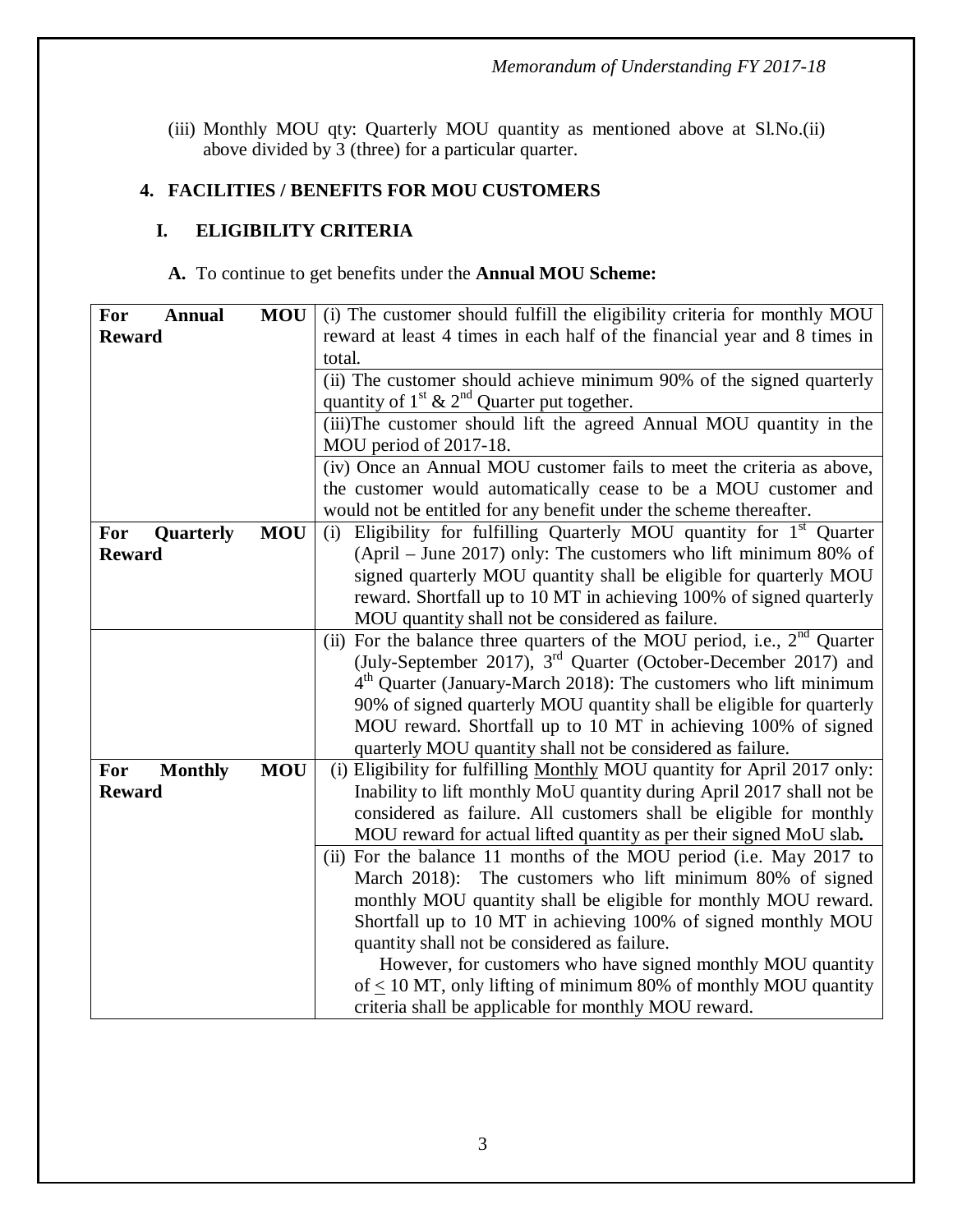# **B.** To continue to get benefits under the **Quarterly MOU Scheme:**

| <b>MOU</b><br>[I] For  | The customer should fulfill the eligibility criteria for monthly MOU reward for two out of three                                                    |  |  |  |
|------------------------|-----------------------------------------------------------------------------------------------------------------------------------------------------|--|--|--|
| for<br>customers       | months during the MOU period besides lifting the signed MOU quantity.                                                                               |  |  |  |
| any one quarter        | Once a MOU customer fails to meet the criteria as above, the customer would automatically cease                                                     |  |  |  |
| (3 months)             | to be a MOU customer and would not be entitled for any benefit under the scheme thereafter.                                                         |  |  |  |
|                        | The customer who lifts 100% of signed quarterly MOU quantity shall be eligible for quarterly                                                        |  |  |  |
|                        | MOU reward.                                                                                                                                         |  |  |  |
| [II] For MOU           | The customer should fulfill the eligibility criteria for monthly MOU reward for at least 4 times                                                    |  |  |  |
| customers for 2        | during the MOU period and at least 2 times in each quarter besides lifting the signed MOU                                                           |  |  |  |
| consecutive            | quantity.                                                                                                                                           |  |  |  |
| (6)<br>quarters        | Once a MOU customer fails to meet the criteria as above, the customer would automatically cease                                                     |  |  |  |
| months)                | to be a MOU customer and would not be entitled for any benefit under the scheme thereafter.                                                         |  |  |  |
|                        | (i) For $1st$ Quarter of MOU period: The customers who lift minimum 90% of signed quarterly                                                         |  |  |  |
|                        | MOU quantity in its 1 <sup>st</sup> quarter of MOU period shall be eligible for quarterly MOU reward.                                               |  |  |  |
|                        | Shortfall up to 10 MT in achieving 100% of signed quarterly MOU quantity in $1st$ quarter shall not                                                 |  |  |  |
|                        | be considered as failure.                                                                                                                           |  |  |  |
|                        | (ii) For $2^{nd}$ Quarter of MOU period: Customer lifting 100% of the signed MOU quantity for their                                                 |  |  |  |
|                        | two quarters put together besides lifting 90% of their signed quarterly quantity in its $2nd$ quarter of                                            |  |  |  |
|                        | MOU period shall be considered eligible to get the quarterly MOU reward for its 2 <sup>nd</sup> quarter.                                            |  |  |  |
|                        | Shortfall up to 10 MT in achieving 100% of signed quarterly MOU quantity in its $2nd$ quarter of                                                    |  |  |  |
|                        | MOU period shall not be considered as failure.                                                                                                      |  |  |  |
| <b>MOU</b><br>[III]For | The customer should fulfill the eligibility criteria for monthly MOU reward for at least 6 times                                                    |  |  |  |
| customers for 3        | during the MOU period and at least 2 times in each quarter besides lifting the signed MOU                                                           |  |  |  |
| consecutive            | quantity.                                                                                                                                           |  |  |  |
| (9)<br>quarters        | Once a MOU customer fails to meet the criteria as above, the customer would automatically cease                                                     |  |  |  |
| months)                | to be a MOU customer and would not be entitled for any benefit under the scheme thereafter.                                                         |  |  |  |
|                        | (i) For $1^{st}$ & $2^{nd}$ Quarters of MOU period: the customers who lift minimum 90% of signed                                                    |  |  |  |
|                        | quarterly MOU quantity each in their $1st$ and $2nd$ quarters of MOU period shall be eligible for                                                   |  |  |  |
|                        | quarterly MOU reward in each quarter.                                                                                                               |  |  |  |
|                        | Shortfall up to 10 MT in achieving 100% of signed quarterly MOU quantity in each of these two                                                       |  |  |  |
|                        | quarters shall not be considered as failure.<br>(ii) For $3^{rd}$ Quarter of MOU period: Customer lifting 100% of the signed MOU quantity for their |  |  |  |
|                        | three quarters put together besides lifting 90% of their signed quarterly quantity in its $3rd$ quarter of                                          |  |  |  |
|                        | MOU period shall be considered eligible to get the quarterly MOU reward for their $3rd$ quarter of                                                  |  |  |  |
|                        | MOU period.                                                                                                                                         |  |  |  |
|                        | Shortfall up to 10 MT in achieving 100% of signed quarterly MOU quantity in its $3rd$ quarter of                                                    |  |  |  |
|                        | MOU period shall not be considered as failure.                                                                                                      |  |  |  |
| <b>Monthly</b><br>For  | (i) Eligibility for fulfilling Monthly MOU quantity for April 2017 only: The customers who lift                                                     |  |  |  |
| MOU<br><b>Reward</b>   | minimum 60% of signed monthly MOU quantity shall be eligible for monthly MOU reward.                                                                |  |  |  |
| under Quarterly        | Shortfall up to 10 MT in achieving 100% of signed monthly MOU quantity shall not be considered                                                      |  |  |  |
| <b>MOU</b> scheme      | as failure.                                                                                                                                         |  |  |  |
|                        | However, for customers who have signed monthly MOU quantity of $< 10$ MT, only lifting                                                              |  |  |  |
|                        | of minimum 60% of monthly MOU quantity criteria shall be applicable for monthly MOU reward.                                                         |  |  |  |
|                        | (ii) For the balance months of the MOU period (i.e May 2017 to March 2018): The customers                                                           |  |  |  |
|                        | who lift minimum 80% of signed monthly MOU quantity shall be eligible for monthly MOU                                                               |  |  |  |
|                        | reward. Shortfall up to 10 MT in achieving 100% of signed monthly MOU quantity shall not be                                                         |  |  |  |
|                        | considered as failure.                                                                                                                              |  |  |  |
|                        | However, for customers who have signed monthly MOU quantity of $\leq 10$ MT, only lifting                                                           |  |  |  |
|                        | of minimum 80% of monthly MOU quantity criteria shall be applicable for monthly MOU reward.                                                         |  |  |  |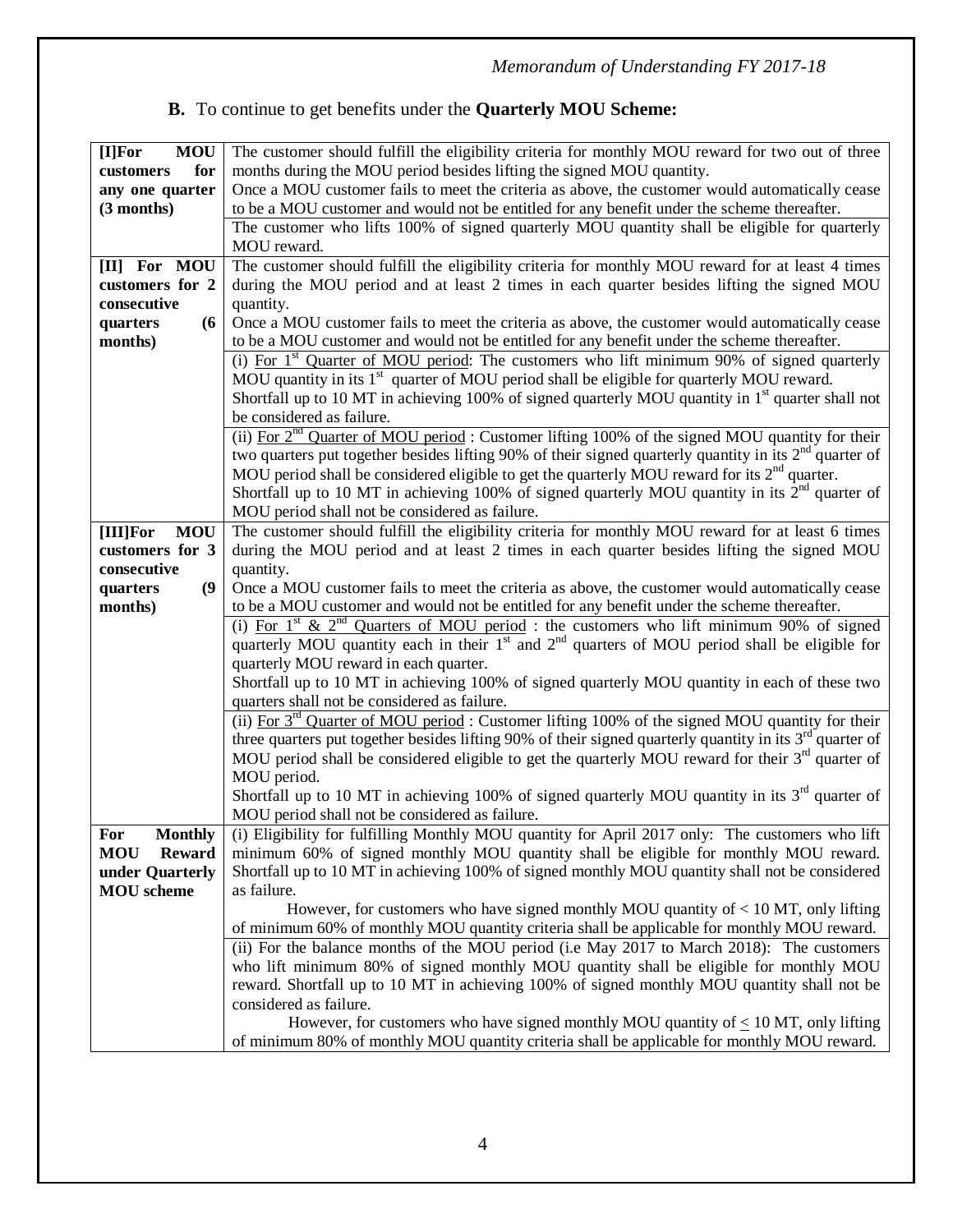# **C.** Exclusive MoU customers

All Annual MoU customers, who source 100% of their Aluminium requirement exclusively from Nalco, shall be eligible for additional benefit under the Tatkal Scheme for Financial Year 2017-18. These customers would be required to furnish a written undertaking, duly signed by Proprietor/Director/Partner along with the signed MoU document that they shall be sourcing their entire requirement through Nalco for the entire Financial Year 2017-18. Upon receipt of information by Nalco about any of these customers lifting material from other sources at any time during the FY 2017-18, these customers shall cease to be MoU customers thereafter and will not be eligible for any further MOU benefit under the MOU scheme.

# **II. PRIORITY IN DISPATCH /QUEUE FOR MOU CUSTOMERS**

# **A. Despatch Priority**

(i) Considering MOU customer's DI issuance date as  $1<sup>st</sup>$  day in case their turn does not come for dispatch on the  $3<sup>rd</sup>$  day, then the priority would be in terms of 50% of pending DI quantity (subject to availability of grade of metal mentioned in the DI). However, for such priority excess over the stipulated monthly MOU quantity shall be ignored. In case there is a queue amongst the MOU customers, the above priority would be limited as per following:-

|   | Sl.No.   Monthly MOU Qty (MT) | Maximum No. of trucks (approx. 9MT) per                               |
|---|-------------------------------|-----------------------------------------------------------------------|
|   |                               | day                                                                   |
|   | $< 1000$ MT                   | 4 (including max. 3 Trucks of Wire Rods,                              |
|   |                               | if any)                                                               |
| 2 |                               | $\geq$ 1000 MT to <2000 MT   6 (including max. 4 Trucks of Wire Rods, |
|   |                               | if any)                                                               |
|   | $>$ 2000 MT                   | 8 (including max. 5 Trucks of Wire Rods,                              |
|   |                               | if any)                                                               |

The above priority would be applicable to a particular customer (with respect to a particular customer code) / corporate body.

- (ii) In case of exigencies and less metal availability, metal shall be given on priority to valid MOU customers as per DI seniority against their pending DIs up to their Monthly MOU eligibility criteria as per priority under (i) above.
- (iii) If any customer fails to lift enough quantity to satisfy monthly MOU eligibility criteria in the previous months of a quarter in spite of making serviceable DIs consistently and wants to lift the shortfall quantity in the subsequent months of the quarter, the same will be supplied after meeting (ii) above in order of DI seniority of such customers. However, shortfall in MOU quantity would be supplied subject to metal availability.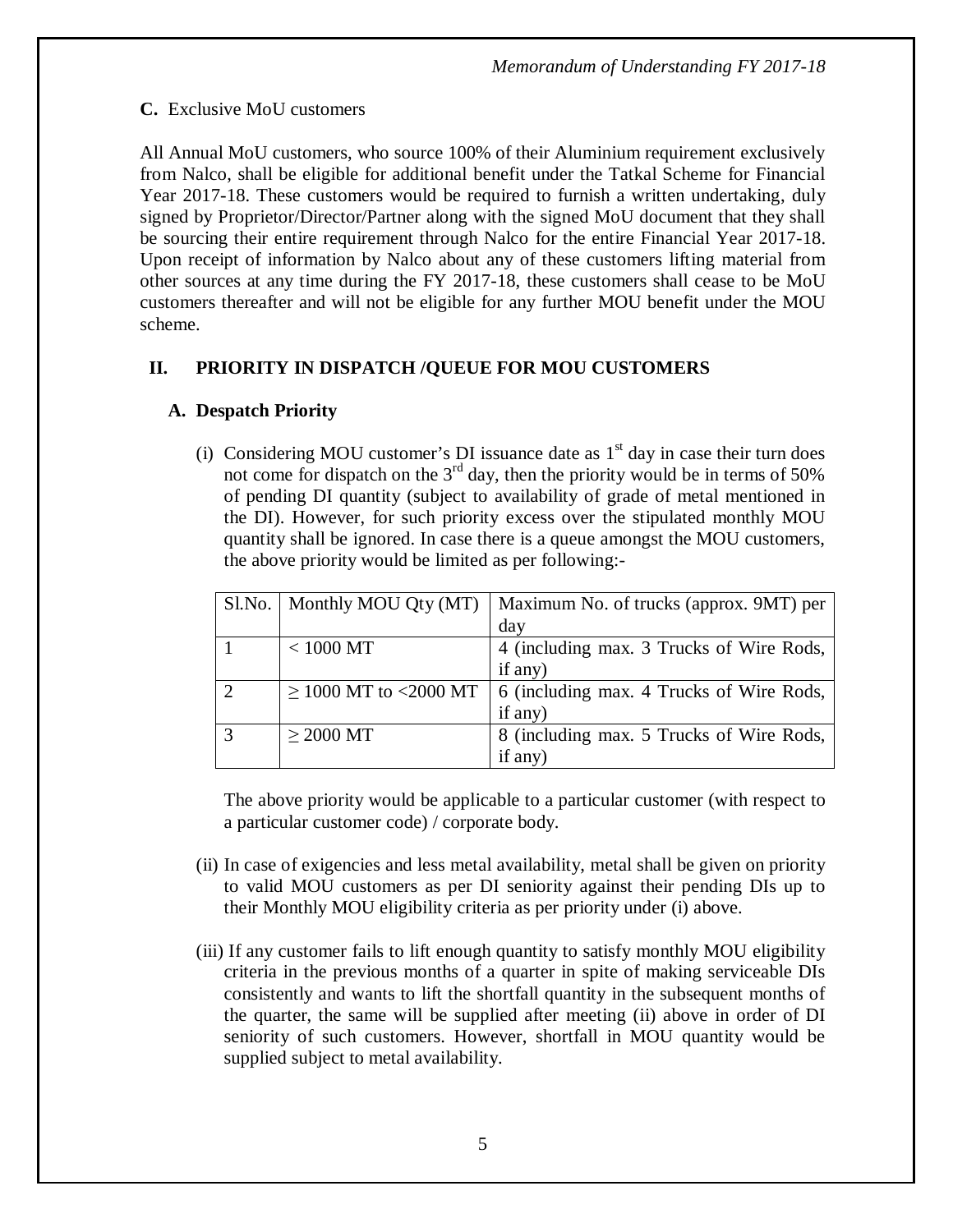- (iv) After (ii)  $\&$  (iii) above, metal shall be given on priority to MOU customers as per DI seniority against their pending DIs upto their Quarterly MOU eligibility criteria and Annual MOU eligibility quantity.
- (v) After meeting the above criteria at (ii), (iii) and (iv) above, balance DI of MOU customers will be served as per DI seniority to fulfill their 100% monthly MOU quantity and 100% quarterly MOU quantity in that order subject to availability of metal. In case of further metal availability after meeting the above, metal may be despatched to both MOU & Non MOU customers depending on their DI seniority.

#### **B. Tatkal Scheme**

The customers, who have signed Annual MOU quantity and have fulfilled the MOU requirements on the date of making the request, can have overriding priority over & above the priority mentioned at sl.no. 4  $II(A)$  in dispatch upto 10% of Monthly MOU Quantity (subject to minimum of 1 truck) from Smelter Plant within the monthly MOU quantity. However, such Tatkal despatch will be limited to 4 Truck loads per customer per day. The request for such Tatkal despatches may be exercised only once in a quarter. However, in case of Exclusive MoU customers, Tatkal despatches shall be permissible three times during each half of the financial year, subject to maximum of twice during one quarter. The total quantity to be dispatched to customers under Tatkal scheme from Smelter Plant will be limited to maximum of 8 trucks per day. The customers interested to avail the scheme should contact the respective regional offices and Orissa based customers to Corporate Marketing Dept. The requests coming during a day upto 4 PM will be served in the order of DI seniority and continue for the subsequent days of despatch until the quantity under Tatkal scheme gets exhausted or the request is withdrawn by the customer.

The customers interested to avail the scheme should send their request in the FORMAT provided along with MOU scheme mentioning the DI details against which they are requesting for TATKAL despatch.

#### **III. MOU CUSTOMER REWARD**

#### **(A)Quarterly & Monthly MOU Reward (under Annual & Quarterly MOU Schemes)**

On fulfillment of eligibility criteria for quarterly MOU reward & monthly MOU reward, graded MOU reward at the rate applicable on the signed quantity shall be paid for the actual quantity lifted by the customer as per % indicated under column 6 and 5 of sl.no. 4(III)-C below multiplied by the weighted average Price (Price as defined at sl.no. 6) in favour of respective customer during the quarter and month respectively.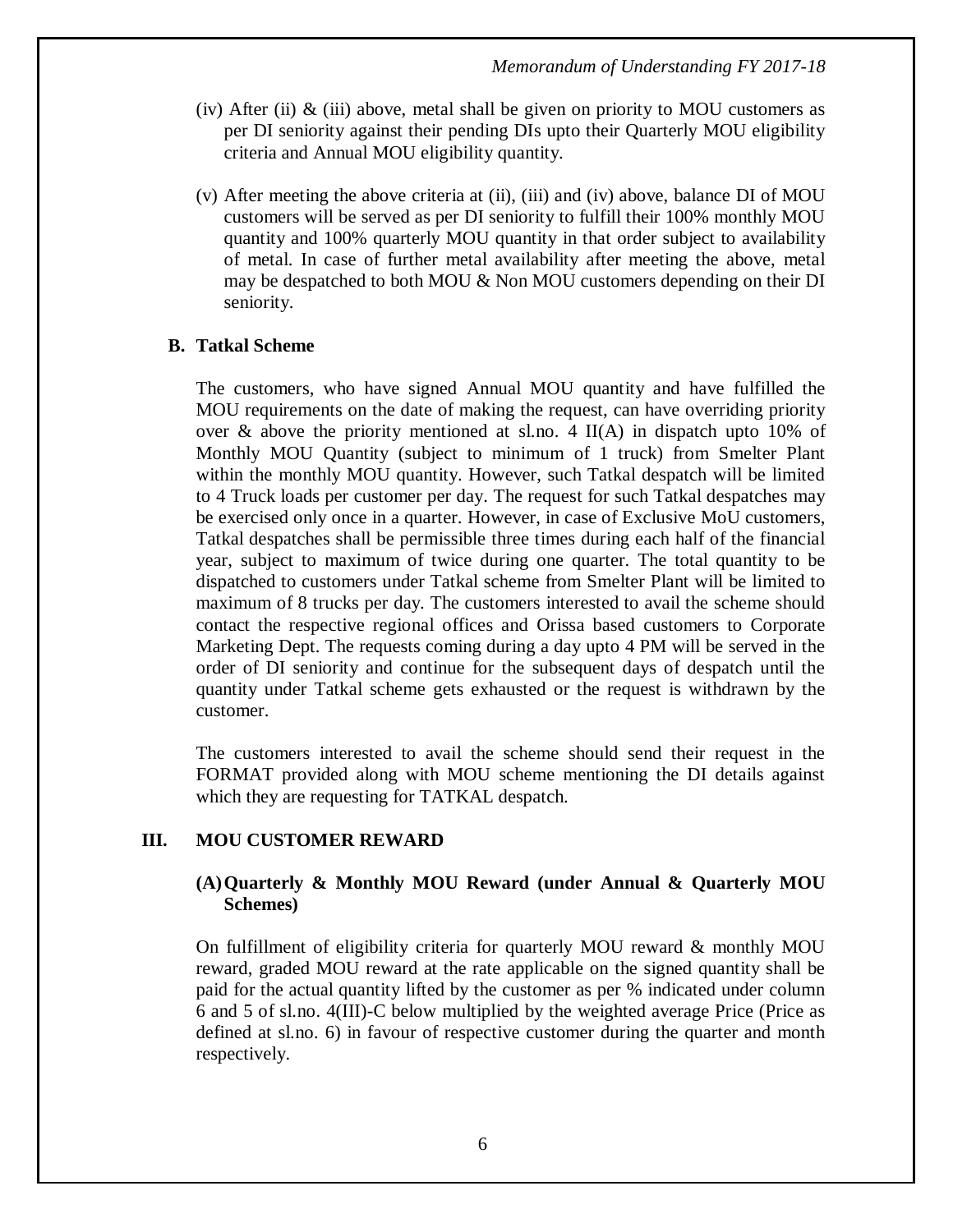# **(B) Annual Rewards**

For Customers Signing Annual MOU: An annual MOU customer (who has signed the MOU quantity for the whole year), on fulfilling the qualifying criteria as per sl.no.  $4\text{II}(A)$  shall be paid Annual Reward at the rate applicable on the signed quantity for the actual quantity lifted as per % indicated under column 7 of sl.no. 4(III)-C below, multiplied by the weighted average Price (Price as defined at sl.no. 6) in favour of respective customers during the year.

# **(C)Graded MOU Reward**

Graded MOU Reward Percentage will be calculated as per table given below.

| Sl.    | Monthly       | Quarterly     | Annual          | Monthly    | Quarterly    | Annual     | Total      |
|--------|---------------|---------------|-----------------|------------|--------------|------------|------------|
| No.    | <b>MOU</b>    | <b>MOU</b>    | MOU qty         | <b>MOU</b> | <b>MOU</b>   | <b>MOU</b> | <b>MOU</b> |
|        | qty           | qty           |                 | reward     | reward<br>in | reward     | reward     |
|        |               |               |                 | $\%$<br>in | $\%$         | $\%$<br>in | in<br>$\%$ |
|        |               |               |                 | $[35\%]$   | $[45\%]$     | $[20\%]$   | $[100\%]$  |
| (1)    | (2)           | (3)           | (4)             | (5)        | (6)          | (7)        | (8)        |
| (i)    | > 8 < 30      | $\geq$ 24< 90 | > 96 < 360      | 0.88       | 1.12         | 0.50       | 2.50       |
| (ii)   | >30 < 50      | > 90 <        | $>$ 360 $<$ 600 |            |              |            |            |
|        |               | 150           |                 | 0.91       | 1.17         | 0.52       | 2.60       |
| (iii)  | $\geq 50$ <   | >150<         | >600 < 1200     |            |              |            |            |
|        | 100           | 300           |                 | 0.94       | 1.22         | 0.54       | 2.70       |
| (iv)   | >100<         | >300<         | $>1200$ <       |            |              |            |            |
|        | 200           | 600           | 2400            | 0.97       | 1.27         | 0.56       | 2.80       |
| (v)    | $>$ 200 $<$   | > 600 <       | > 2400 <        |            |              |            |            |
|        | 334           | 1000          | 4000            | 1.00       | 1.32         | 0.58       | 2.90       |
| (vi)   | $>334$ <      | >1000<        | >4000<          |            |              |            |            |
|        | 500           | 1500          | 6000            | 1.06       | 1.36         | 0.60       | 3.02       |
| (vii)  | >500<         | > 1500 <      | > 6000 <        |            |              |            |            |
|        | 667           | 2000          | 8000            | 1.13       | 1.45         | 0.64       | 3.22       |
| (viii) | > 667 <       | >2000<        | > 8000 <        |            |              |            |            |
|        | 1000          | 3000          | 12000           | 1.20       | 1.54         | 0.68       | 3.42       |
| (ix)   | >1000<        | > 3000 <      | $\geq$ 12000<   |            |              |            |            |
|        | 1500          | 4500          | 18000           | 1.27       | 1.63         | 0.72       | 3.62       |
| (x)    | $\geq 1500$ < | >4500<        | $\geq$ 18000<   |            |              |            |            |
|        | 2000          | 6000          | 24000           | 1.32       | 1.70         | 0.76       | 3.78       |
| (xi)   | $\geq$ 2000 < | >6000<        | > 24000<        |            |              |            |            |
|        | 3000          | 9000          | 36000           | 1.39       | 1.79         | 0.80       | 3.98       |
| (xii)  | > 3000        | $\geq$ 9000   | > 36000         | 1.42       | 1.84         | 0.82       | 4.08       |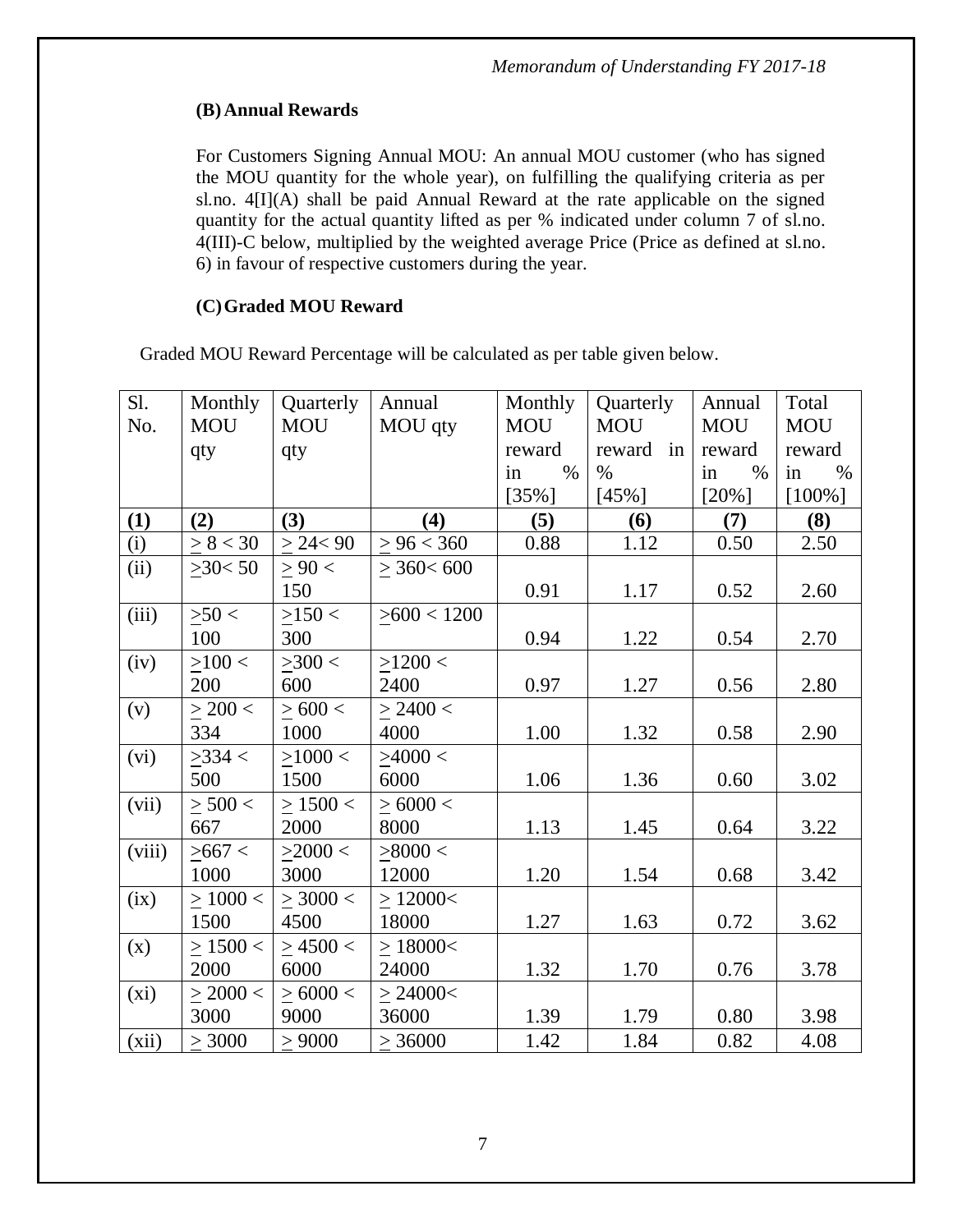### **(D) Loyalty Reward**

The customers who have signed annual MOU for 2017-18 and have qualified for Annual MOU reward in last 1, 2 or 3 preceding years shall be eligible for lump sum loyalty reward on the total quantity lifted during the year as mentioned below:

| Last one year $(2017-18)$                             | $\degree$ 50/- pmt  |
|-------------------------------------------------------|---------------------|
| Last two years $(2017-18 \& 2016-17)$                 | $\degree$ 100/- pmt |
| iii) Last three years $(2017-18, 2016-17 \& 2015-16)$ | $\degree$ 150/- pmt |

However, annual MOU customers with originally signed MOU qty  $\geq$ 1200 MT will be eligible for the above loyalty reward provided they fulfill the eligibility criteria for monthly MOU reward at least 5 times in each half of the financial year (2017-18).

### **(E) Payment of Rewards**

The graded MOU reward for the month, for the quarter and Annual Reward for the year shall be paid preferably within 15 days but not more than a month, from the expiry of respective month, quarter and year by way of credit note.

However, actual payment will be released only after completion of statutory obligations (C-Form etc) by the customer, if any.

### **5. REVISION IN SIGNED MOU QUANTITY**

### **(A) INCREASE IN MOU QUANTITY**

There may be some MOU customers for 2017-18 who wish to increase their signed MOU Quantity (except MOU for any one quarter) during the financial year depending on their requirement. Such MOU customers shall be permitted to exercise their option after three (3) month (1<sup>st</sup> revision), after six (6) month (2<sup>nd</sup> revision) and after nine (9) month  $(3<sup>rd</sup>$  revision) subject to the following:

- (i) Increase in signed MOU quantity may be allowed without any ceiling subject to availability of metal.
- (ii) The customers signing MOU for any one quarter under Quarterly MOU Scheme shall not be eligible for revision of MOU.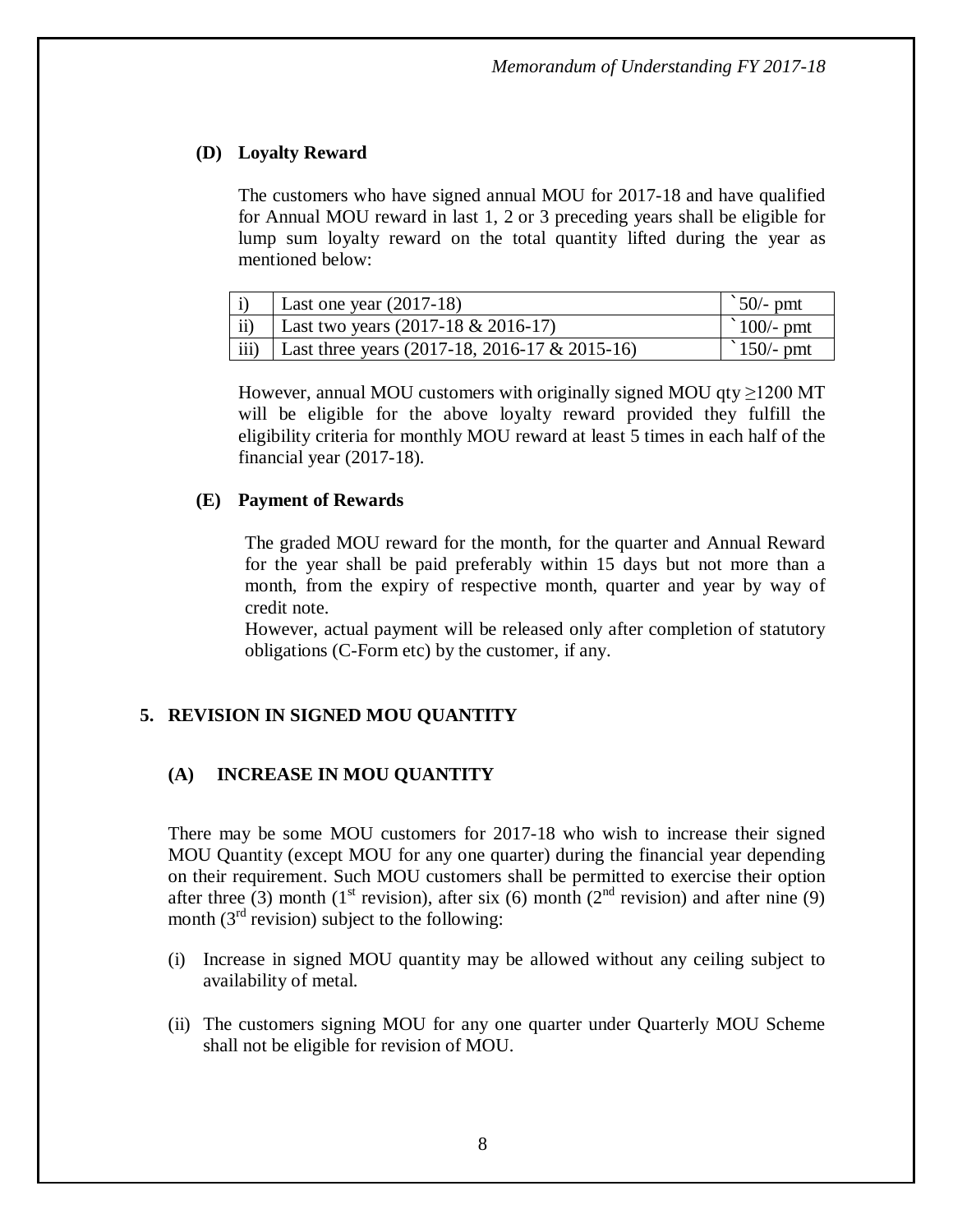(iii) Such request for revision in signed MOU quantity should be received by NALCO as per schedule given below:

|                 |                       |  |  | Revision   Last date of receiving   Revision, if agreed, applicable from |
|-----------------|-----------------------|--|--|--------------------------------------------------------------------------|
|                 | request               |  |  |                                                                          |
| 1 <sup>st</sup> | $20th$ June 2017      |  |  | $1st$ July 2017                                                          |
| $2^{nd}$        | $20th$ September 2017 |  |  | $1st$ October 2017                                                       |
| $2^{rd}$        | $20th$ December 2017  |  |  | $1st$ January 2018                                                       |

- (iv) The quarterly and corresponding monthly MOU Quantities shall be revised as given at Sl.No. (v), (vi)  $\&$  (vii) below and the quarterly MOU quantity of the balance quarters shall be equal i.e. there shall be no differential quarterly quantity for the balance quarters.
- (v) The quarterly and corresponding monthly MOU Quantity after  $1<sup>st</sup>$  revision of FY 2017-18 shall be revised as follows:
	- a) Revised quarterly MOU Quantity = [Revised total signed MOU quantity - Original signed MOU Qty for  $1<sup>st</sup>$  qtr of MOU period] No.of remaining quarter of signed MOU period
	- b) Revised Monthly MOU Quantity  $=$ Revised quarterly MOU Quantity [as per (a) above] 3
- (vi) The quarterly and corresponding monthly MOU Quantity after  $2<sup>nd</sup>$  revision of FY 2017-18 shall be revised as follows:

a) Revised quarterly MOU Quantity = [Revised total signed MOU quantity – Revised/ Original signed MOU Qty for  $1<sup>st</sup> \& 2<sup>nd</sup>$  qtr of MOU period] No. of remaining quarter of signed MOU period

- b) Revised Monthly MOU Quantity  $=$ Revised quarterly MOU Quantity [as per (a) above] 3
- (vii) The quarterly and corresponding monthly MOU Quantity after  $3<sup>rd</sup>$  revision of FY 2017-18 shall be revised as follows:

a) Revised quarterly MOU Quantity  $=$ [Revised total signed MOU quantity – Revised/Original signed MOU Qty for 1<sup>st, 2nd &</sup> 3<sup>rd</sup> qtr of MOU period] No. of remaining quarter of signed MOU period

b) Revised Monthly MOU Quantity = Revised quarterly MOU Quantity [as per (a) above] 3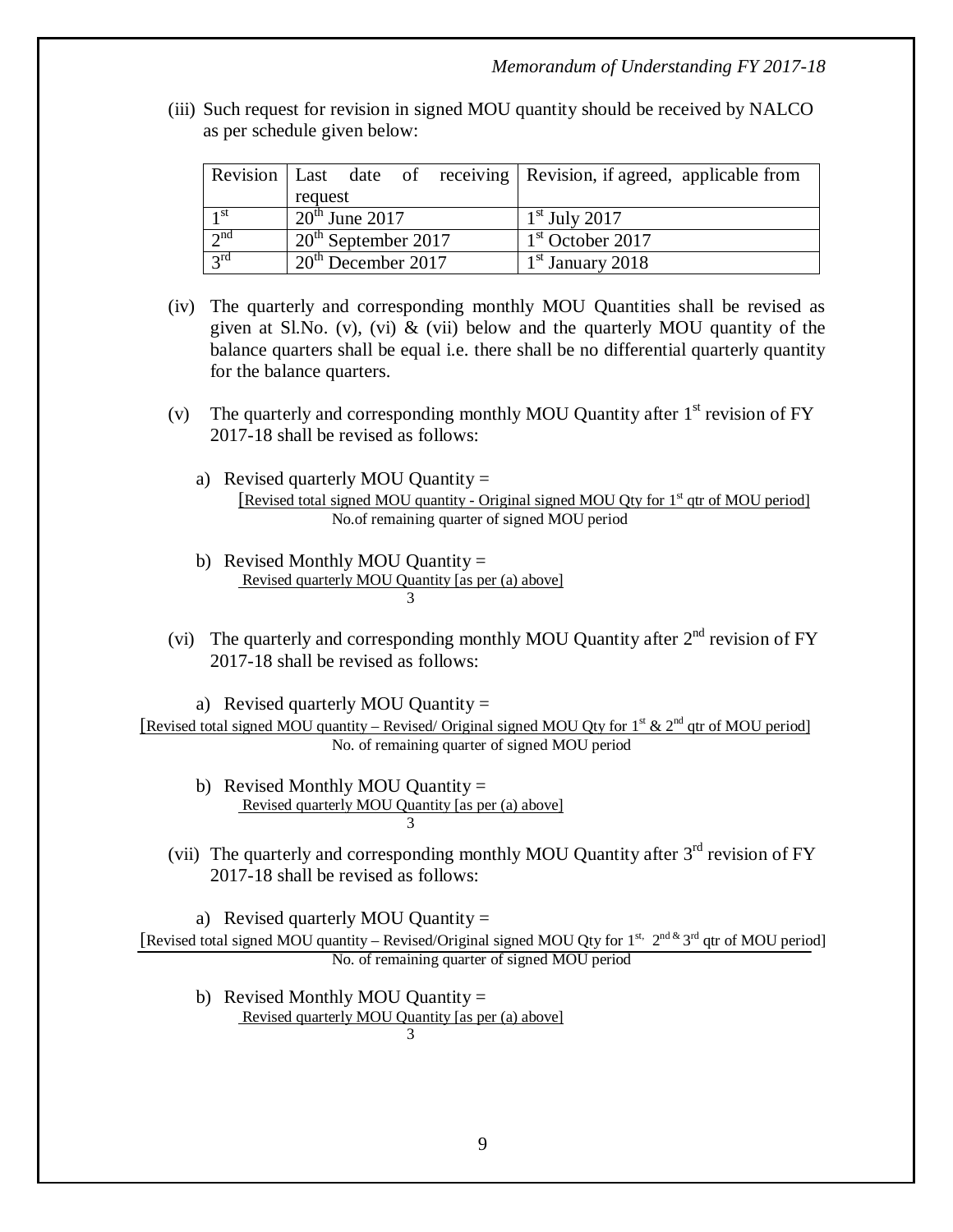# **(B) REDUCTION IN MOU QUANTITY**

(i) One time mid-year reduction of MOU quantity will be applicable only for annual MOU customers who have signed their Annual MOU quantity for the Period 01.04.2017 to 31.03.2018.

The reduced Annual MOU quantity, if any, should not be less than 90% of the original Annual Signed MOU quantity and should be equal to or more than 96 MT.

(ii) The quarterly and corresponding monthly MOU Quantity for  $2<sup>nd</sup>$  half of FY 2017-18 (i.e. from October 2017 to March 2018) shall be revised as follows:

(a) Revised quarterly MOU Quantity  $=$ [Revised total signed MOU quantity - Original signed MOU Qty for  $1<sup>st</sup> \& 2<sup>nd</sup>$  quarter]  $\mathcal{D}$ 

(b) Revised Monthly MOU Quantity = Revised quarterly MOU Quantity [as per (a) above] 3

- **(C)** On revision of signed MOU Quantity (including MOU customers signing differential quarterly quantities within the range of 20% to 30% of signed MOU quantity), the benefits associated with annual, quarterly & monthly MOU Quantity will be with reference to the rate applicable to originally signed annual, quarterly & monthly MOU quantity for corresponding quarter. After revision of quantity, if any, the rate applicable to revised annual, quarterly & monthly MOU quantity for remaining period as per column 7, 6 & 5 respectively of Graded MOU Reward table.
- **6.** Price for the purpose of calculating the MOU Reward would be the Basic price ex-Smelter Plant, Angul less all on–invoice discounts, ruling on the date of dispatch.
- **7.** All discounts & other terms as applicable to the general category of customers would also be applicable to MOU customers.
- **8.** The price and the terms and conditions for supply shall be as per the Company's policy declared from time to time by NALCO.
- **9.** All MOU rewards with respect to any particular quarter and Annual MOU reward shall be released to any MOU customer only after receipt of 'C'-Form (if applicable) against the supplies made during the respective quarter.